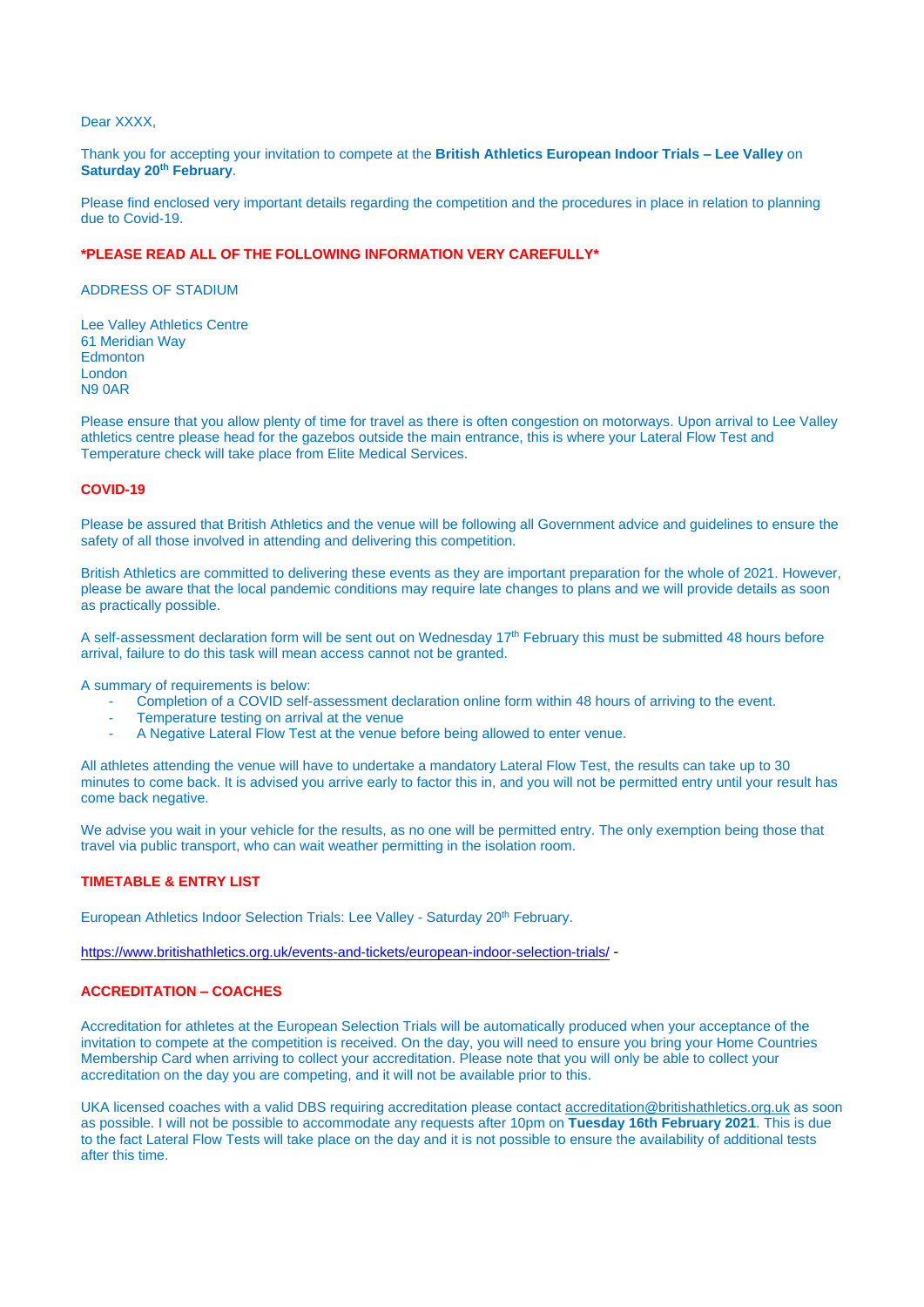Please ensure that your coach brings their licence with them as proof of Identification.

Once your coach's application has been approved after individual checks for a valid DBS record an email confirmation will be sent. Accreditation will then be available for collection on the day of competition from the Registration Desk. Coaches must show their licence pass when collecting accreditation. Only **one** coach's pass per athlete will be issued, no additional support will be permitted.

## **CAR PARKING**

Event car parking is free to all. Parking is available outside the Athletics Centre, please be mindful of the NHS Covid Testing site when parking and stick to the designated venue spaces.

## **REPORTING**

Athletes must factor in a Lateral Flow Test on arrival and this means you should aim to arrive 60 minutes before you would normally be due to arrive for warm up.

A Lateral flow test will be taken by Elite Medical Services who after receiving a negative test from you will provide you with a wristband where you then can proceed into the venue. The Lateral flow testing area can be found outside the main entrance of the venue. Athlete Registration and Bib Collection will be at the reception area. Please note you **MUST** complete **BOTH** procedures.

Please note you **MUST** complete **BOTH** procedures.

BIBs must be worn on the front and back for all events (apart from the high jump, pole vault, and horizontal jumps, where only one needs to be worn). **BIBs must be worn** as issued and must not be tampered with in any way.

It is the responsibility of the athlete to report and advise on their intention to compete. If an athlete has to withdraw from the competition after registering or does not compete in all rounds of the event after qualifying, he/she will not be permitted to compete in any other event in the meeting. Withdrawals should be notified to the registration desk immediately.

#### **WARM UP**

Once you have registered, you can access the Indoor Warm Up straight (Track Events 60 Metres and 60 Metres Hurdles) Field eventers can warm up on the 60 Metre straight and the throws cage area.

Long Jumpers and Triple Jumpers please measure your run up (with a tape measure) prior to arriving due to social distancing.

## **REPORTING TIMES**

The following reporting times are in place

| <b>EVENT</b>        | <b>GENDER</b> | <b>LF TEST ARRIVAL</b> | <b>ENTRY TO VENUE</b> | <b>REPORT TO SITE</b> | <b>EVENT START</b> |
|---------------------|---------------|------------------------|-----------------------|-----------------------|--------------------|
| <b>60 M HURDLES</b> |               | 10:30                  | 11:00                 | 11:50                 | 12:00              |
| <b>60 METRES</b>    | W             | 10:45                  | 11:15                 | 12:05                 | 12:15              |
| 60 METRES           |               | 10:55                  | 11:25                 | 12:15                 | 12:25              |
| <b>TRIPLE JUMP</b>  | M/W           | 11:30                  | 12:00                 | 12:45                 | 13:30              |
| <b>LONG JUMP</b>    | M             | 12:15                  | 12:45                 | 13:45                 | 14:30              |
| <b>LONG JUMP</b>    | W             | 13:00                  | 13:30                 | 14:30                 | 15:15              |

## **FINAL CALL**

**Track athletes are also strongly requested** to report to the event ready to race. Bags and personal belongings should be left in warm up.

## **SEEDING AND LANE DRAWS**

Seeding and draws will be conducted according to the principles laid down in WA Technical Rule 20. Lane Draws will be displayed on the extranet link - <https://www.britishathletics.org.uk/events-and-tickets/european-indoor-selection-trials/>